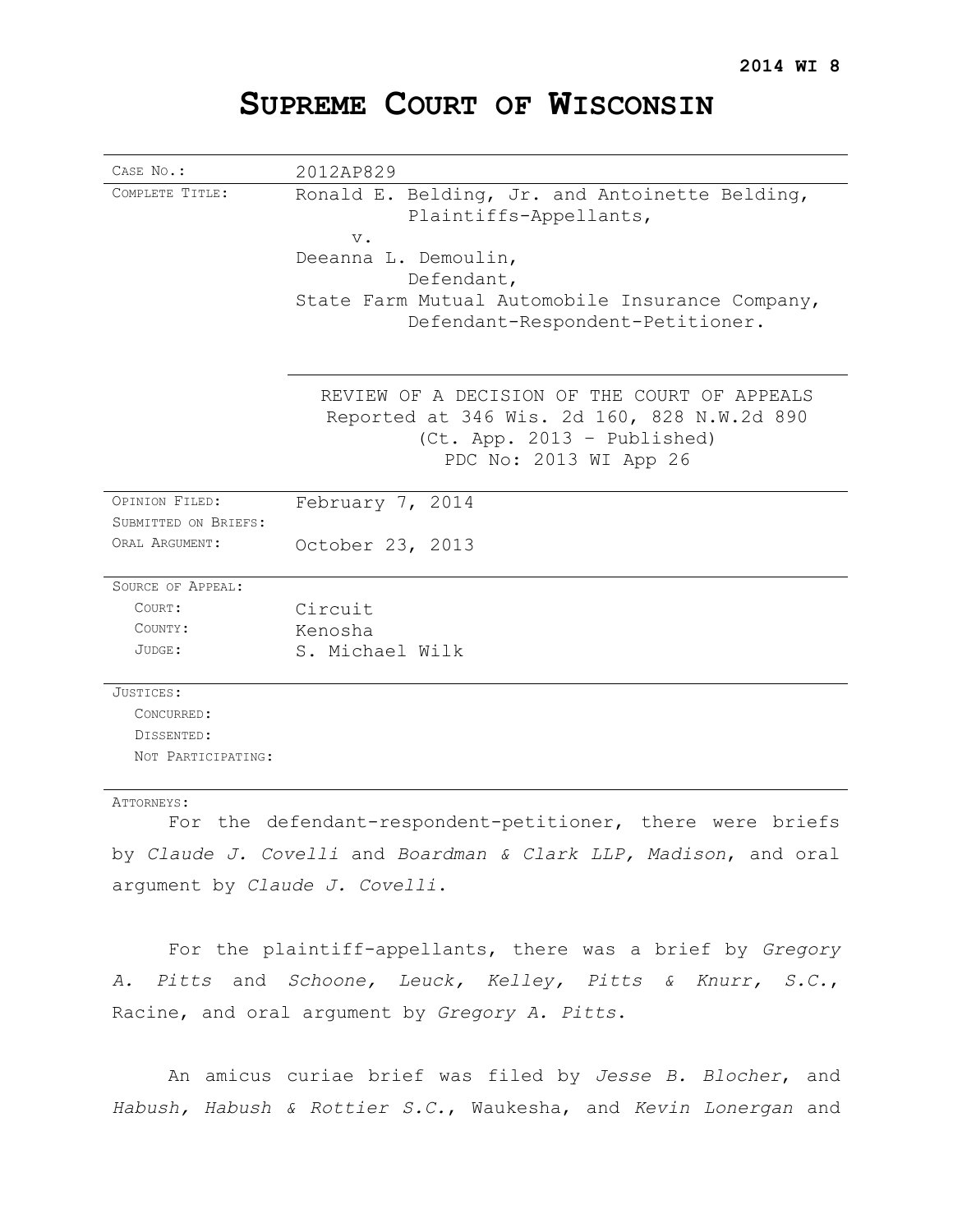*Herrling Clark Law Firm, Ltd.*, Appleton, on behalf of Wisconsin Association for Justice, with oral argument by *Kevin Lonergan*.

An amicus curiae brief was filed by *James A. Friedman*, *Katherine Stadler*, and *Godfrey & Kahn, S.C.*, Madison, on behalf of Wisconsin Insurance Alliance and the Property Casualty Insurers Association of America.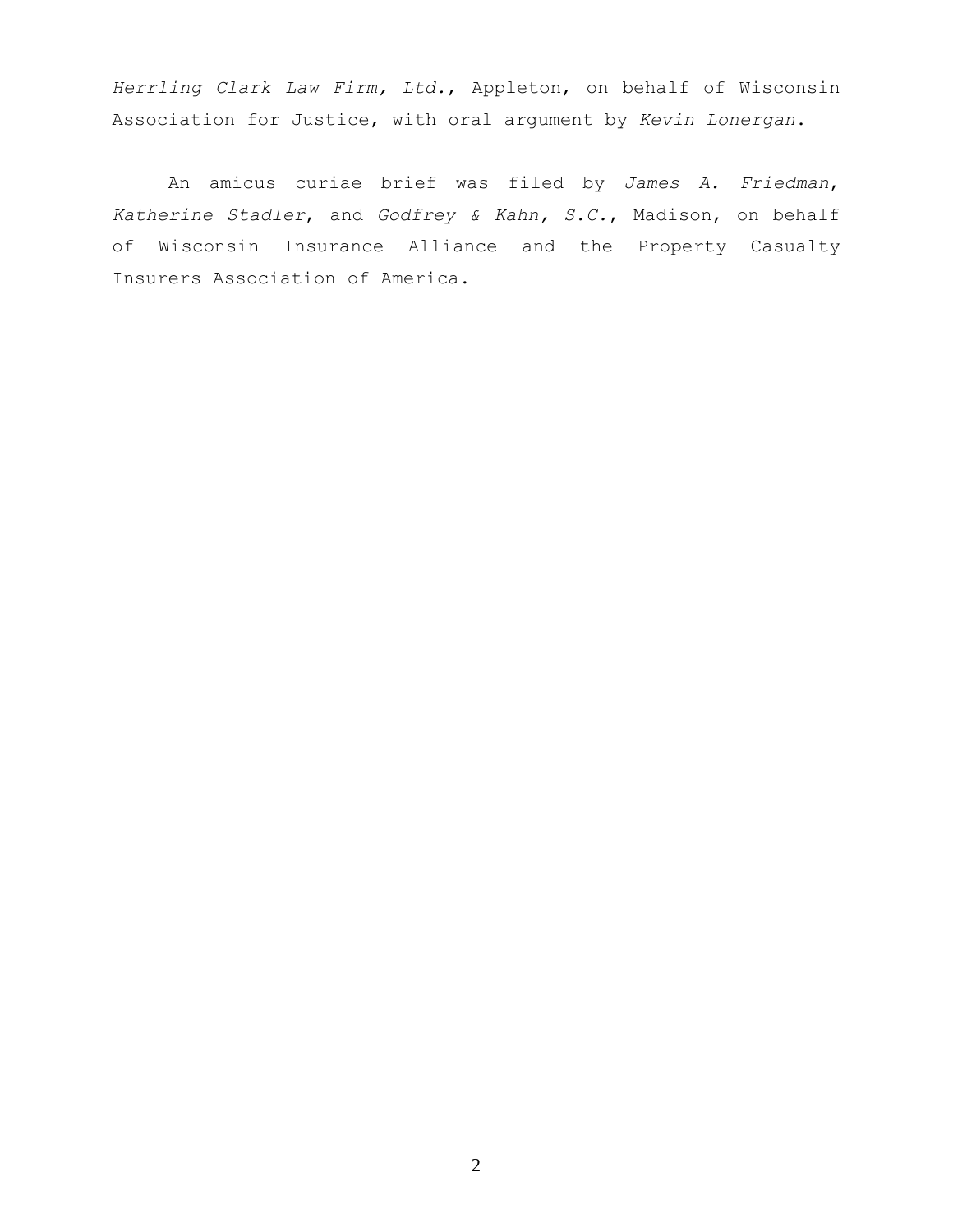# **2014 WI 8**

#### NOTICE

**This opinion is subject to further editing and modification. The final version will appear in the bound volume of the official reports.** 

No. 2012AP829 (L.C. No. 2011CV311)

STATE OF WISCONSIN THE RESERVE STATE OF WISCONSIN THE SERVER SOURT

**Ronald E. Belding, Jr. and Antoinette Belding,**

**Plaintiffs-Appellants,** 

#### **v.**

 $\overline{a}$ 

**Deeanna L. Demoulin,** 

**Defendant,**

# **FILED**

## **FEB 7 2014**

Diane M. Fremgen Clerk of Supreme Court

**State Farm Mutual Automobile Insurance Company,**

**Defendant-Respondent-Petitioner**

REVIEW of a decision of the Court of Appeals. *Affirmed.*

¶1 ANN WALSH BRADLEY, J. Petitioner, State Farm Mutual Automobile Insurance Company (State Farm), seeks review of a published court of appeals decision that reversed a summary judgment that had been granted in State Farm's  $f$ avor.<sup>1</sup> Although the circuit court agreed with State Farm that the drive-othercar exclusion precluded coverage, the court of appeals

 $1$  Belding v. Demoulin, 2013 WI App 26, 346 Wis. 2d 160, 828 N.W.2d 890 (reversing judgment of the circuit court for Kenosha County, S. Michael Wilk, J. presiding).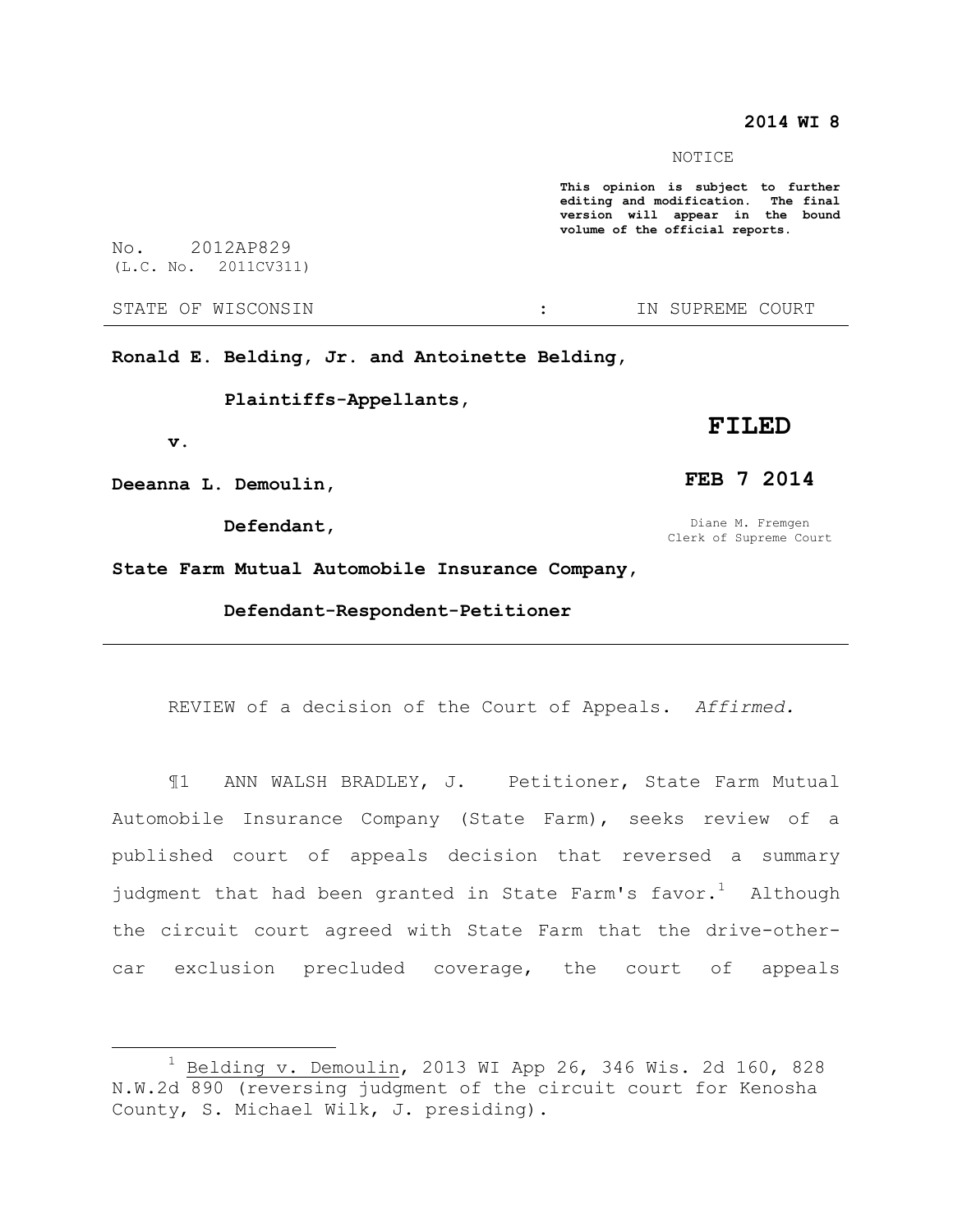determined that Wis. Stat.  $\frac{1}{2}$  632.32(6)(d) (2009-10),<sup>2</sup> which prohibited anti-stacking<sup>3</sup> clauses, barred the drive-other-car exclusion State Farm sought to apply.

¶2 State Farm argues that the drive-other-car exclusion is enforceable because it is specifically authorized by Wis. Stat.  $\frac{1}{5}$  632.32(5)(j). Contending that Wis. Stat.  $\frac{1}{5}$  632.32(5)(j) is clear on its face, State Farm asserts that the court of appeals erroneously interpreted the statute.

¶3 The error in State Farm's argument is that it focuses on subsection (5)(j) in isolation, ignoring the rest of Wis. Stat. § 632.32. Instead, we review the drive-other-car exclusion permitted by Wis. Stat. § 632.32(5)(j) in context. We apply the test set forth in Wis. Stat.  $\frac{1}{5}$  632.32(5)(e) that harmonizes the exclusion with the prohibition on anti-stacking clauses in Wis. Stat. § 632.32(6)(d). This legislative test allows policies to contain coverage exclusions if they are not prohibited by Wis. Stat. § 632.32(6) or other law.

 $\overline{a}$ 

<sup>&</sup>lt;sup>2</sup> All subsequent references to the Wisconsin Statutes are to the 2009-10 version unless otherwise indicated. We note that the current version of Wis. Stat. § 632.32(d) differs from the version at issue in this case. After being in effect for two years, subsection (d) of Wis. Stat. § 632.32(6) was repealed in 2011. Accordingly, the interpretation of that subsection in this opinion is of limited application.

<sup>3</sup> Stacking refers to a policyholder's ability to recover under multiple policies for the same loss when coverage under a single policy would be inadequate. Lee R. Russ & Thomas F. Segalla, 12 Couch on Insurance § 169:4 (3d ed. 1998); see also Bartholomew v. Wis. Patients Comp. Fund, 2006 WI 91, ¶117, 293 Wis. 2d 38, 717 N.W.2d 216.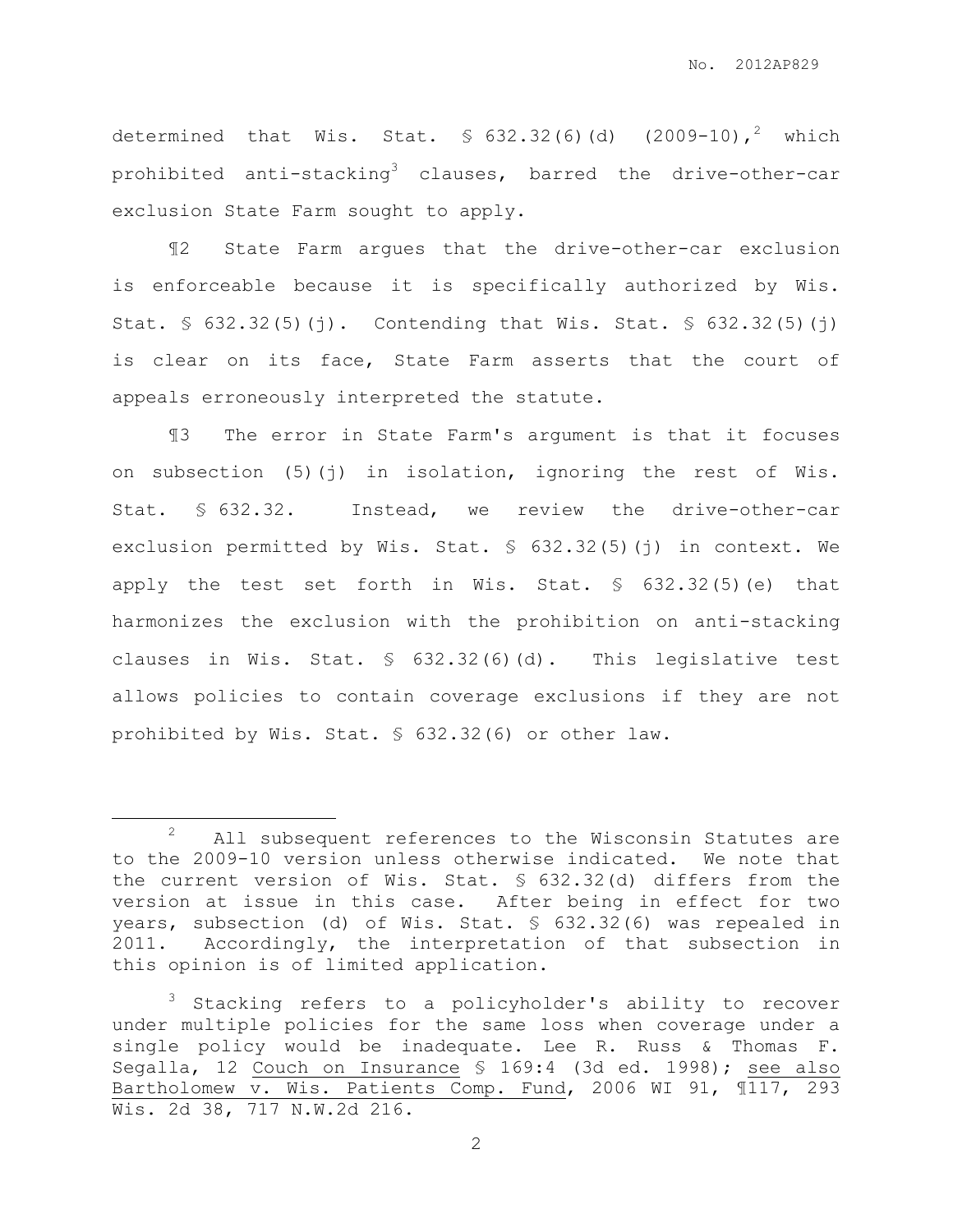¶4 Applying this legislative test, we conclude that pursuant to the prohibition on anti-stacking clauses in Wis. Stat. § 632.32(6)(d), State Farm cannot use the drive-other-car exclusion in the Beldings' policy to prevent them from stacking the uninsured motorist coverage of up to three vehicles owned and insured by them. This conclusion is supported by both our precedent and legislative history. Additionally, we are guided by well-established canons of statutory construction.

¶5 Accordingly, we affirm the court of appeals.

I

¶6 The relevant facts of this case are not in dispute. On January 13, 2010, Deeanna Demoulin (Demoulin) disobeyed a red traffic light and crashed into the Ford Ranger pickup truck that Ronald Belding, Jr., (Belding) was driving. Belding sustained multiple injuries in the accident. He alleged he incurred medical expenses, lost wages, and lost earning capacity due to his injuries. His wife alleged that she suffered a loss of society and companionship, and shared in the pecuniary losses caused by Belding's injuries.

¶7 The Beldings had two separate policies with State Farm for which they paid separate premiums and had separate uninsured and underinsured motorist coverage. Because Demoulin was uninsured, the Beldings sought to collect their damages from State Farm, which provided uninsured motorist coverage for their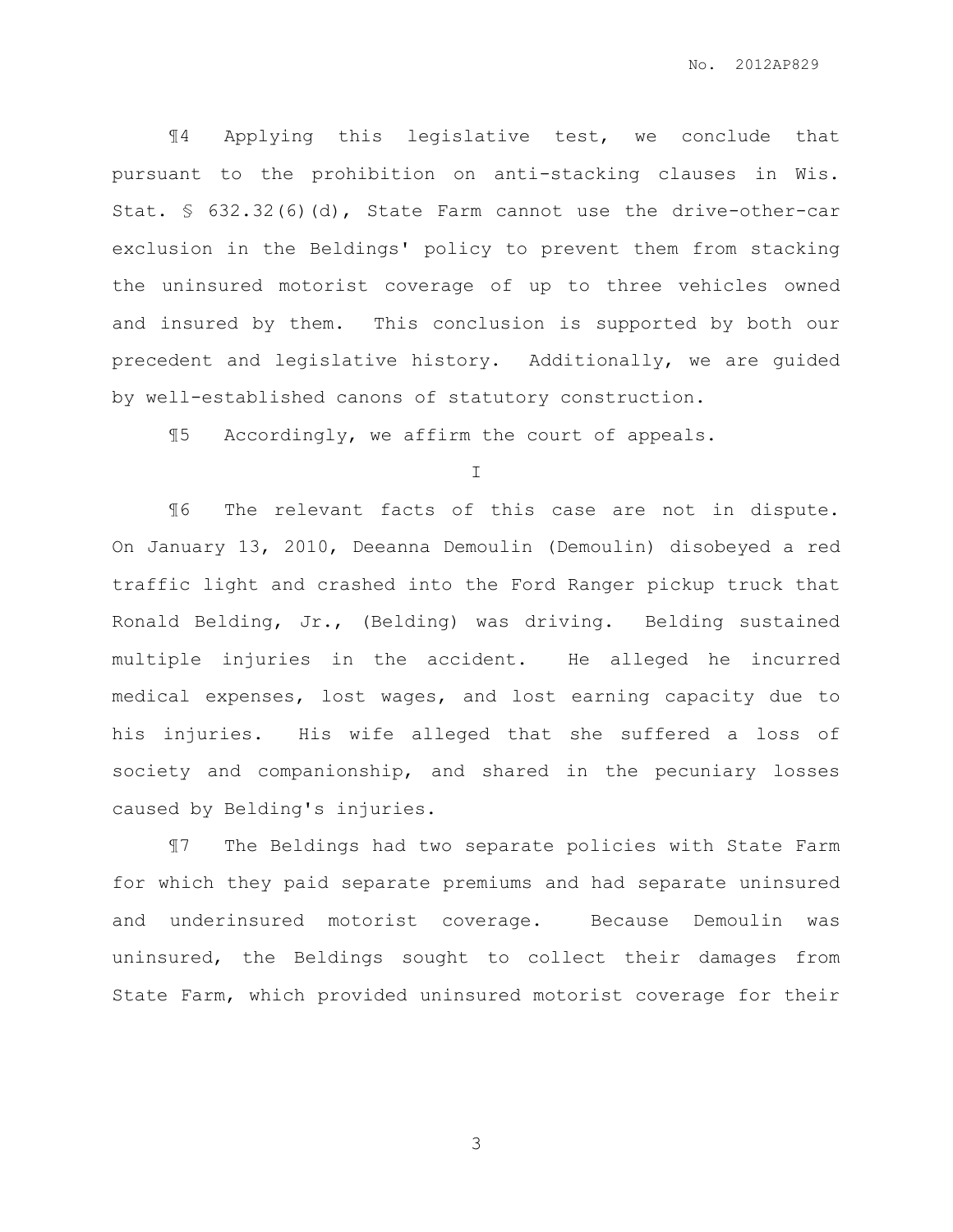Ford Ranger and their other vehicle, a Mercury Villager.<sup>4</sup> After State Farm paid the Beldings \$100,000, which was the maximum permitted under the Ford Ranger policy, the Beldings sought to collect their excess damages through the uninsured motorist coverage in their Mercury Villager policy.

¶8 The Mercury Villager policy contains a clause referred to as the "drive-other-car" exclusion. Intended to address the problem of free riders, drive-other-car exclusions keep an insured from using insurance coverage of one car to provide coverage on another vehicle the insured owns but has not insured. See Arnold P. Anderson, 1 Wisconsin Insurance Law, § 3.72 (6th ed. 2010); Agnew v. American Family Mut. Ins. Co., 150 Wis. 2d 341, 350, 441 N.W.2d 222 (1989).

¶9 The drive-other-car provision in the Mercury Villager policy provides that:

THERE IS NO COVERAGE:

 $\overline{a}$ 

2. FOR AN *INSURED* WHO SUSTAINS *BODILY INJURY* RESULTING FROM THE USE OF A MOTOR VEHICLE *OWNED BY YOU* OR ANY *RESIDENT RELATIVE* IF IT IS NOT *YOUR CAR*, A *NEWLY ACQUIRED CAR*, OR A *TEMPORARY SUBSTITUTE CAR*. . . .

(Emphasis in original). The policy defines "your car" as "the vehicle shown under 'YOUR CAR' on the Declarations Page." The Declarations Page for the Mercury Villager policy lists only the Mercury Villager. Because Mr. Belding was not driving the Mercury Villager when the accident occurred, State Farm

<sup>&</sup>lt;sup>4</sup> The Beldings also had a third policy covering their Toyota Corolla. It is undisputed that the Corolla policy is inapplicable to the damages sought in this case.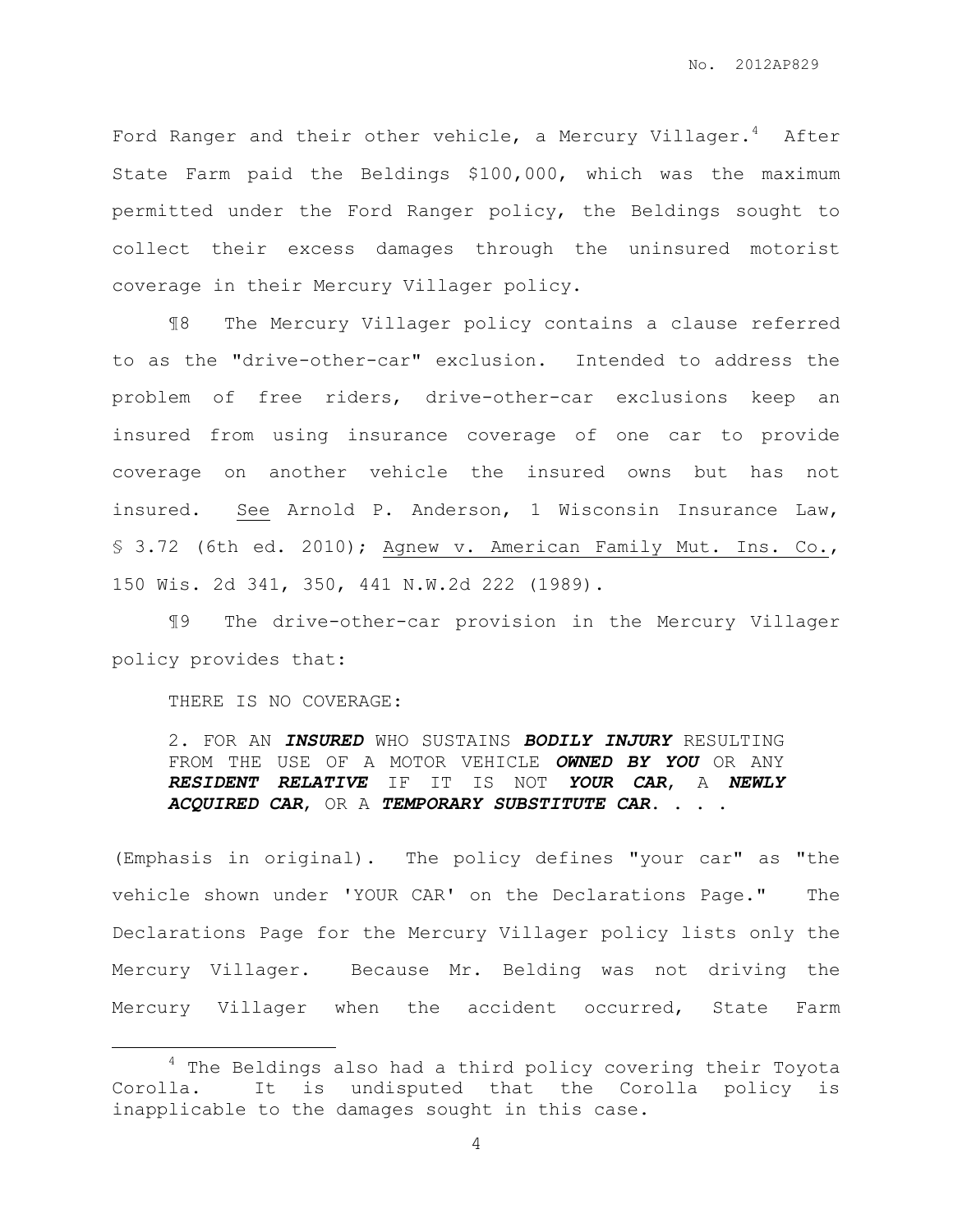determined that the drive-other-car exclusion in the Mercury Villager policy applied to bar his claim and precluded coverage.

¶10 Thereafter, the Beldings filed suit in the circuit court against Demoulin and State Farm. They sought to collect from State Farm compensatory damages in excess of the amounts previously paid under the Ford Ranger policy. State Farm filed a motion for summary judgment. It argued that the drive-othercar exclusion, which was permitted by Wis. Stat.  $\S$  632.32(5)(j), operated to exclude coverage under the Mercury Villager policy. In response, the Beldings asserted that the drive-other-car exclusion was not applicable because Wis. Stat. § 632.32(6)(d) prohibited anti-stacking clauses from applying to uninsured motorist coverage. The circuit court determined that the driveother-car exclusion permitted by Wis. Stat. § 632.32(5)(j) was controlling and granted State Farm's motion.

¶11 The court of appeals reversed. Belding v. Demoulin, 2013 WI App 26, 346 Wis. 2d 160, 828 N.W.2d 890. Central to its analysis was an examination of Wis. Stat.  $\frac{1}{5}$  632.32(5)(e),<sup>5</sup> which harmonizes the drive-other-car exclusion with the prohibition of anti-stacking clauses. Accordingly, it applied that statute's two-step test to determine the applicability of the drive-othercar exclusion in the Mercury Villager policy. Id., ¶¶15, 16.

¶12 The first step looks at whether the exclusion is prohibited by subsection (6), and the second step looks at

 $\overline{a}$ 

<sup>5</sup> Wisconsin Stat. § 632.32(5)(e) provides: "A policy may provide for exclusions not prohibited by sub. (6) or other applicable law."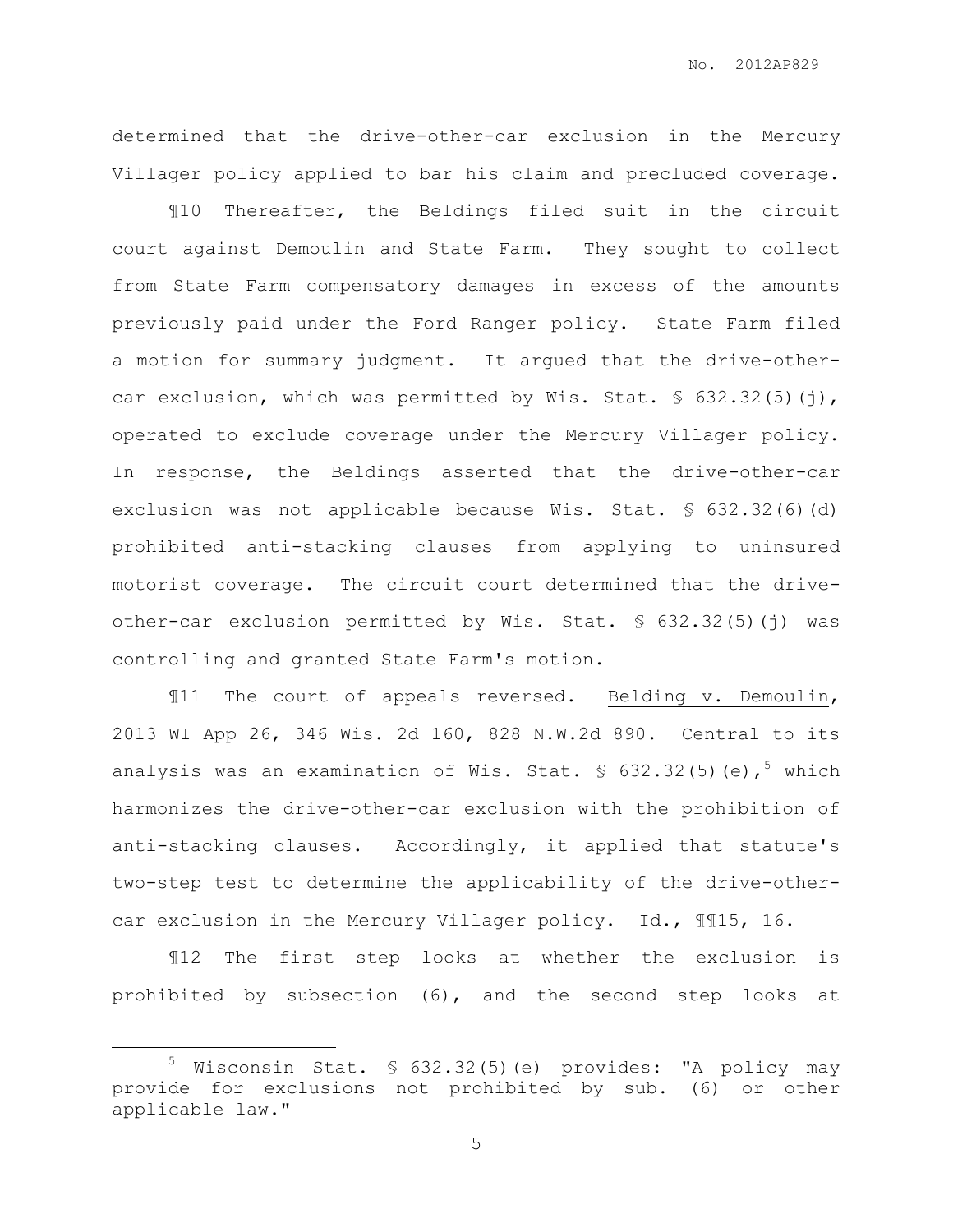whether the exclusion is prohibited by any other law. Id., 115. The court determined that the drive-other-car exclusion failed this test because it ran afoul of the anti-stacking prohibition in Wis. Stat. § 632.32(6)(d). Accordingly, it reversed the circuit court's grant of summary judgment and remanded the case.

II

¶13 In this case we are asked to review the circuit court's grant of summary judgment. We review grants of summary judgment independently, applying the same methodology employed by the circuit court. Park Bank v. Westburg, 2013 WI 57, ¶36, 348 Wis. 2d 409, 832 N.W.2d 539. Summary judgment is appropriate if "there is no genuine issue as to any material fact and [] the moving party is entitled to a judgment as a matter of law." Wis. Stat. § 802.08(2).

¶14 Here, there are no disputed facts. The dispute is over whether an automobile insurance policy could prohibit stacking the coverage limits for uninsured motorist coverage during the time period when both Wis. Stat.  $\$$  632.32(5)(j) (permitting drive-other-car exclusions) and Wis. Stat. § 632.32(6)(d) (prohibiting anti-stacking clauses) were in effect. To answer this question we must interpret those statutes as they apply to the insurance policy at issue. Statutory interpretation and the interpretation of an insurance policy present questions of law that this court reviews independently of the determinations rendered by the circuit court and the court of appeals. Teschendorf v. State Farm Ins. Cos., 2006 WI 89, ¶9, 293 Wis. 2d 123, 717 N.W.2d 258.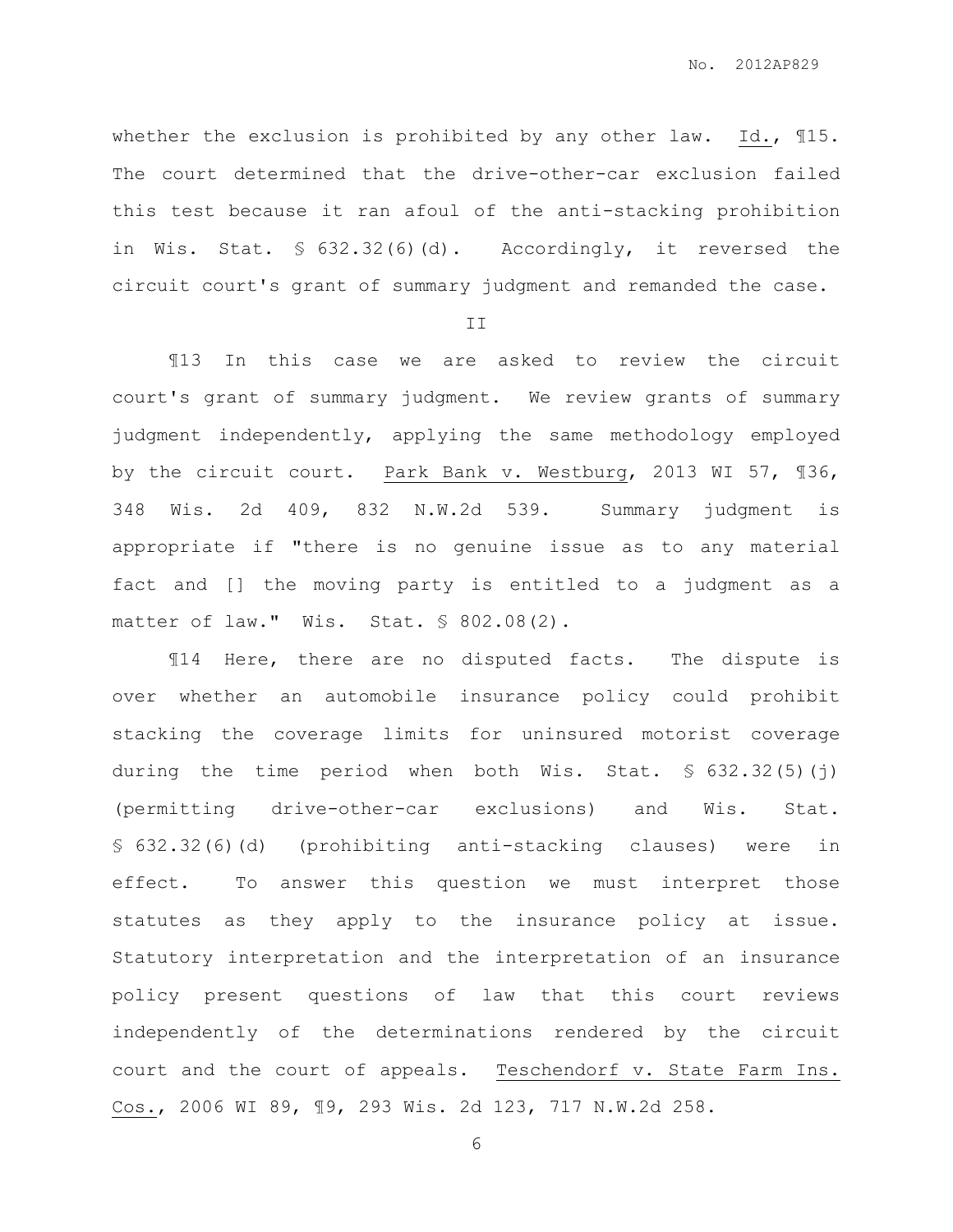¶15 Statutory interpretation always begins with examining the statutory language at issue. State ex rel. Kalal v. Circuit Court for Dane Cnty., 2004 WI 58, ¶45, 271 Wis. 2d 633, 681 N.W.2d 110. We interpret statutory language "in the context in which it is used; not in isolation but as part of a whole; in relation to the language of surrounding or closely-related statutes." Id., ¶46.

¶16 When we are unable to discern the answer to our inquiry by an examination of the statutory language and its context, we can look to our prior case law. It may illumine how we have previously interpreted or applied the statutory language. See, e.g., State v. Robert K., 2005 WI 152, ¶30, 286 Wis. 2d 143, 706 N.W.2d 257. We also may turn to legislative history to ascertain the meaning of the statute. Kalal, 271 Wis. 2d 633, ¶51.

¶17 Our consideration of a statute's language and context is guided by well-established canons of statutory construction. Statutory provisions dealing with the same matter should be read in harmony such that each has force and effect. Statutory interpretations that render provisions meaningless should be avoided. See Madison Metro. Sch. Dist. v. Circuit Court, 2011 WI 72, ¶101, 336 Wis. 2d 95, 800 N.W.2d 442; see also State v. Kruse, 101 Wis. 2d 387, 395, 305 N.W.2d 85 (1981). In the event of "a conflict between a general and a specific statute, the latter controls." Emjay Inv. Co. v. Village of Germantown, 2011 WI 31, ¶38, 333 Wis. 2d 252, 797 N.W.2d 844 (quoting Bornemann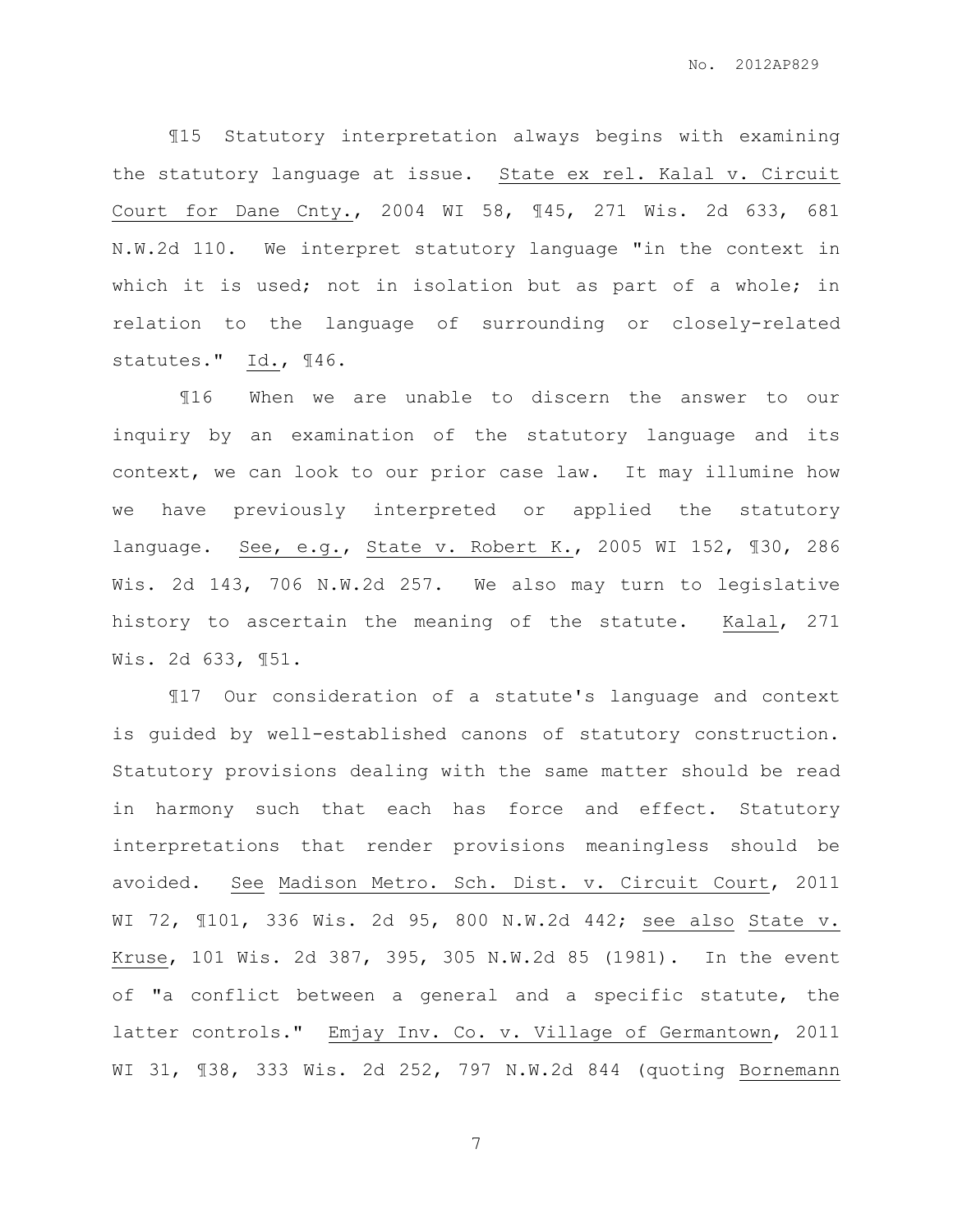v. City of New Berlin, 27 Wis. 2d 102, 111, 133 N.W.2d 328 (1965).

#### III

¶18 To provide context for our discussion, we begin with a brief history of the legislation governing stacking provisions in insurance policies. Prior to 1995, Wisconsin courts disfavored limitations on stacking, including drive-other-car exclusions, and routinely struck them down. As summed up by Blazekovic v. City of Milwaukee, 2000 WI 41, ¶19, 234 Wis. 2d 587, 610 N.W.2d 467:

[A] long line of cases held invalid uninsured motorist exclusions that served to prohibit the stacking of claims. Courts also invalidated exclusions that generally sought to limit uninsured motorist coverage. Cases invalidating the various "drive other car" exclusions relied on the broad purpose underlying uninsured motorist coverage and reasoned that such coverage is personal and portable "under all circumstances."

(Citations omitted).

 $\overline{a}$ 

¶19 The Legislature responded in 1995, by amending Wis. Stat. § 632.32 to include subsections (5)(f)-(5)(j), which

 $6$  Those provisions provided:

<sup>(</sup>f) A policy may provide that regardless of the number of policies involved, vehicles involved, persons covered, claims made, vehicles or premiums shown on the policy or premiums paid the limits for any coverage under the policy may not be added to the limits for similar coverage applying to other motor vehicles to determine the limit of insurance coverage available for bodily injury or death suffered by a person in any one accident.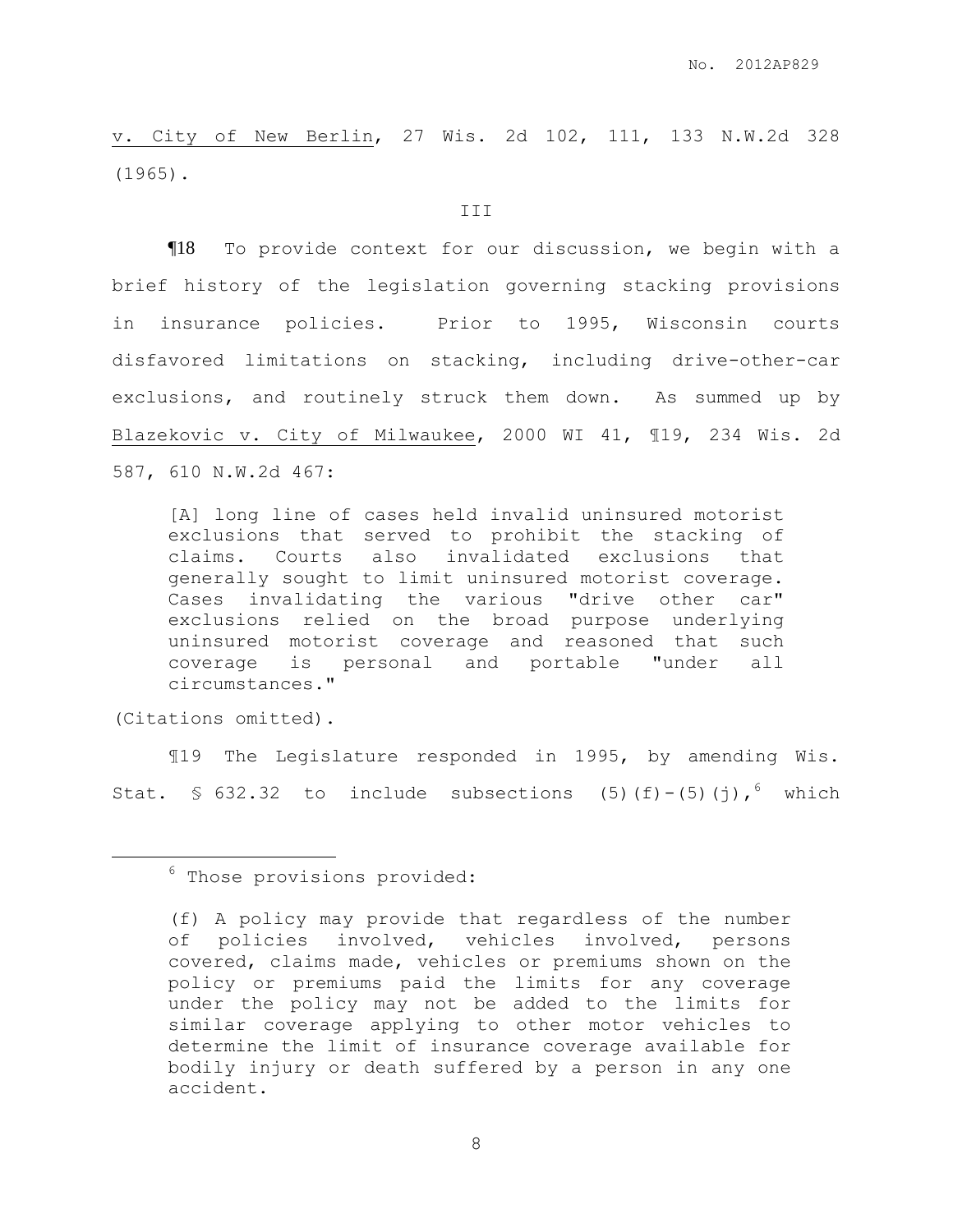(g) A policy may provide that the maximum amount of uninsured or underinsured motorist coverage available for bodily injury or death suffered by a person who was not using a motor vehicle at the time of an accident is the highest single limit of uninsured or underinsured motorist coverage, whichever is applicable, for any motor vehicle with respect to which the person is insured.

 $\overline{a}$ 

(h) A policy may provide that the maximum amount of medical payments coverage available for bodily injury or death suffered by a person who was not using a motor vehicle at the time of an accident is the highest single limit of medical payments coverage for any motor vehicle with respect to which the person is insured.

(i) A policy may provide that the limits under the policy for uninsured or underinsured motorist coverage for bodily injury or death resulting from any one accident shall be reduced by any of the following that apply:

- 1. Amounts paid by or on behalf of any person or organization that may be legally responsible for the bodily injury or death for which the payment is made.
- 2. Amounts paid or payable under any worker's compensation law.
- 3. Amounts paid or payable under any disability benefits laws.

(j) A policy may provide that any coverage under the policy does not apply to a loss resulting from the use of a motor vehicle that meets all of the following conditions:

- 1. Is owned by the named insured, or is owned by the named insured's spouse or a relative of the named insured if the spouse or relative resides in the same household as the named insured.
- 2. Is not described in the policy under which the claim is made.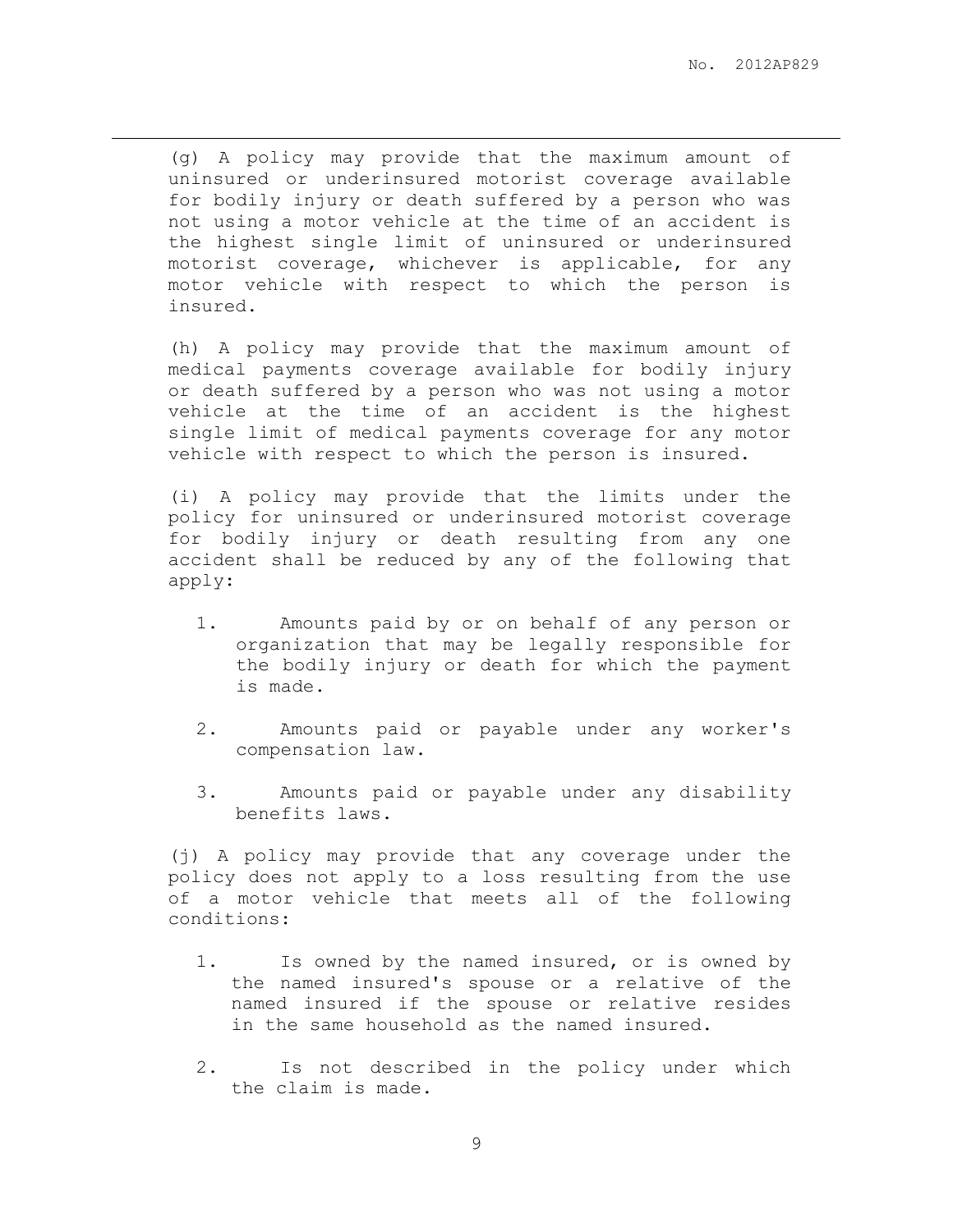relate to the stacking of motor vehicle coverage and driveother-car exclusions. Relevant here are subsection (5)(f), which specifically permitted insurers to include anti-stacking clauses, and subsection (5)(j) which allowed drive-other-car exclusions. 1995 Wis. Act 21, §4.

¶20 The Legislature made additional amendments to Wis. Stat. § 632.32 in 2009. 2009 Wis. Act 28, §§ 3148-72. It renumbered (5)(f) as (6)(d) and changed its language from a grant of permission for anti-stacking clauses to a prohibition on such clauses. Wis. Stat. § 632.32(6)(d).

¶21 The Legislature also sought to repeal subsection (5)(j) in the 2009 bill, however, that portion of the bill was vetoed by Governor Doyle. He explained "I am vetoing this provision . . . because it may increase the costs of premiums, but I am retaining separate provisions . . . that allow the stacking of coverage limits for up to three vehicles owned by the insured." Governor's Veto Message to 2009 Wis. Act 28, July 6, 2009, at 39 (available at Legislative Reference Bureau, Madison, WI).

¶22 In 2011, the Legislature further amended Wis. Stat. § 632.32. This time it repealed Wis. Stat. § 632.32(6)(d) and reinserted subsection (5)(f), restoring insurers' ability to include anti-stacking clauses. 2011 Wis. Act 14, § 23.

Wis. Stat. § 632.32(5) (1995-96).

 $\overline{a}$ 

<sup>3.</sup> Is not covered under the terms of the policy as a newly acquired or replacement motor vehicle.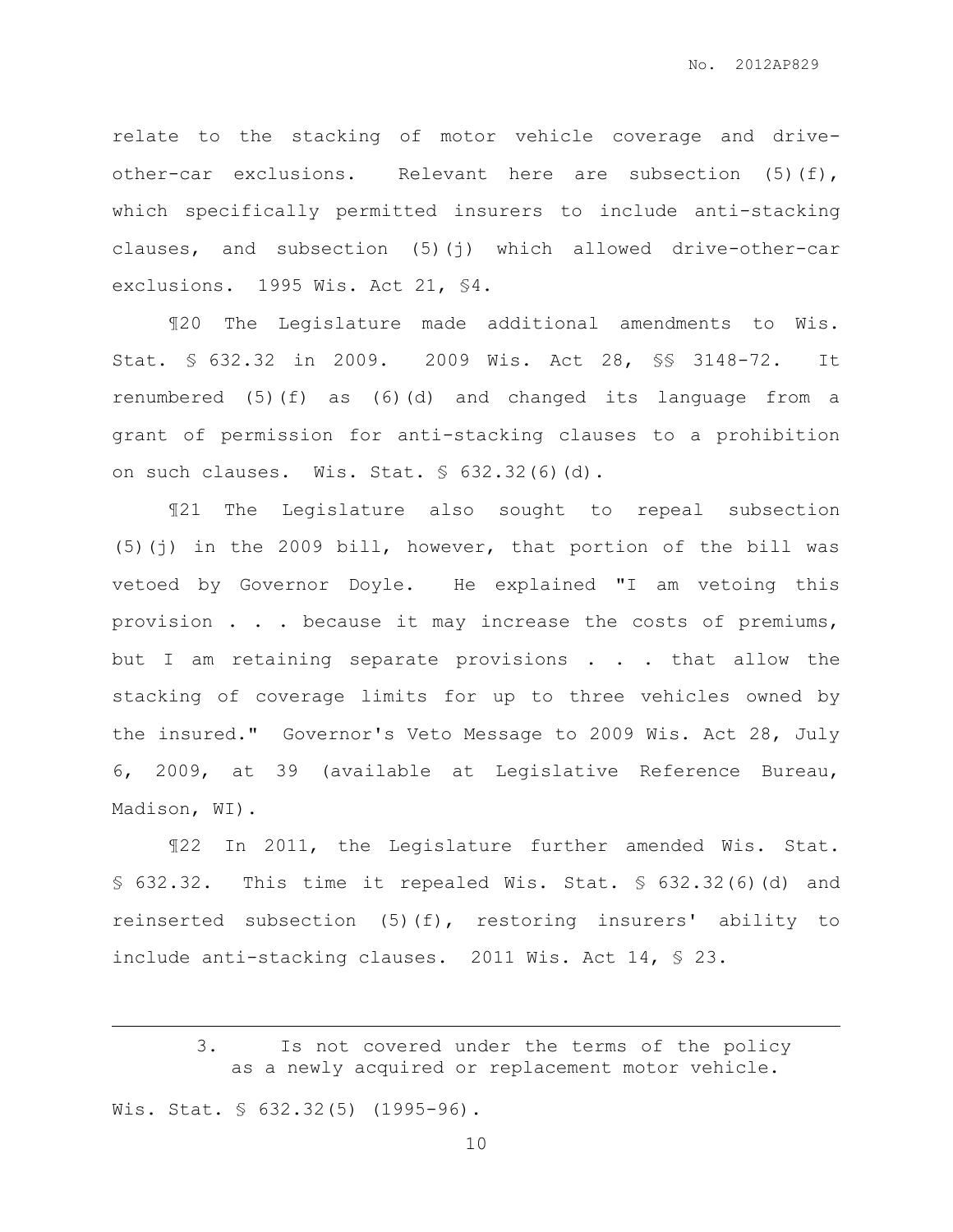¶23 This case arose during the time period when both Wis. Stat. § 632.32(5)(j) (permitting drive-other-car exclusions) and Wis. Stat. § 632.32(6)(d) (prohibiting anti-stacking clauses) were in place.

¶24 Our analysis begins with an examination of Wis. Stat. § 632.32, which governs motor vehicle insurance. The statutory scheme provides for insurance clauses that are mandatory, prohibited, and permissive. At issue here is the interplay between a prohibited insurance clause and a permissive insurance clause and how we are to resolve the conflict between the two.

¶25 On one hand we have subsection (6)(d) that prohibits anti-stacking clauses and on the other hand we have subsection (5)(j) that permits drive-other-car exclusions. Wisconsin Stat. § 632.32(6)(d)(2009-10) sets forth the prohibition as follows:

No policy may provide that, regardless of the number of policies involved, vehicles involved, persons covered, claims made, vehicles or premiums shown on the policy, or premiums paid, the limits for any uninsured motorist coverage or underinsured motorist coverage under the policy may not be added to the limits for similar coverage applying to other motor vehicles to determine the limit of insurance coverage available for bodily injury or death suffered by a person in any one accident except that a policy may limit the number of motor vehicles for which the limits for coverage may be added to 3 vehicles.

(Emphasis supplied).

 $\overline{a}$ 

In contrast, Wis. Stat. § 632.32(5)(j)<sup>7</sup> provides a permissive exclusion:

 $\frac{7}{1}$  Subsection (5)(j) has remained the same since the 1995 amendments. Wis. Stat. § 632.32(5)(j) (2011-12).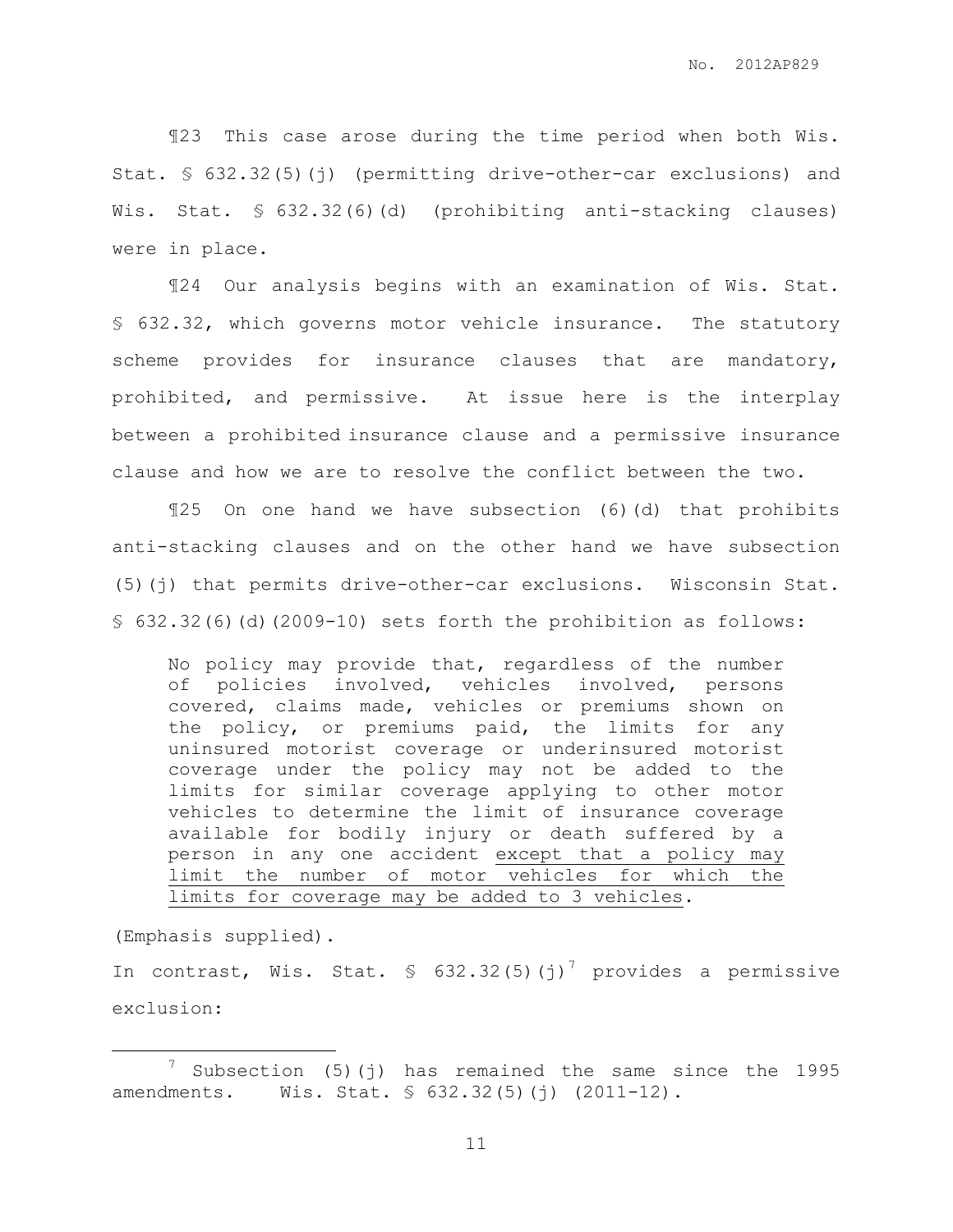A policy may provide that any coverage under the policy does not apply to a loss resulting from the use of a motor vehicle that meets all of the following conditions:

1. Is owned by the named insured, or is owned by the named insured's spouse or a relative of the named insured if the spouse or relative resides in the same household as the named insured.

2. Is not described in the policy under which the claim is made.

3. Is not covered under the terms of the policy as a newly acquired or replacement motor vehicle.

¶26 The language in subsection (6)(d) expressly prohibits insurers from using policy exclusions that would limit an insured's ability to add the uninsured or underinsured motorist coverage of up to three vehicles. On its face, this conflicts with the language in subsection (5)(j) which permits an insurer to use a policy exclusion that would limit an insured's ability to combine that coverage with another policy. See Welch v. State Farm Mutual Automobile Ins. Co., 122 Wis. 2d 172, 176, 361 N.W.2d 680 (1985) (concluding that a "'drive other car' exclusion serves to prohibit stacking of uninsured motorist benefits against the same insurer").

¶27 State Farm asserts that we need focus only on subsection (5)(j) that permits the drive-other-car exclusions and that such a focus should begin and end our inquiry. It maintains that there is no conflict because the drive-other-car exclusion is a specifically permitted insurance clause and that the application of such a permitted clause results in the exclusion of coverage here.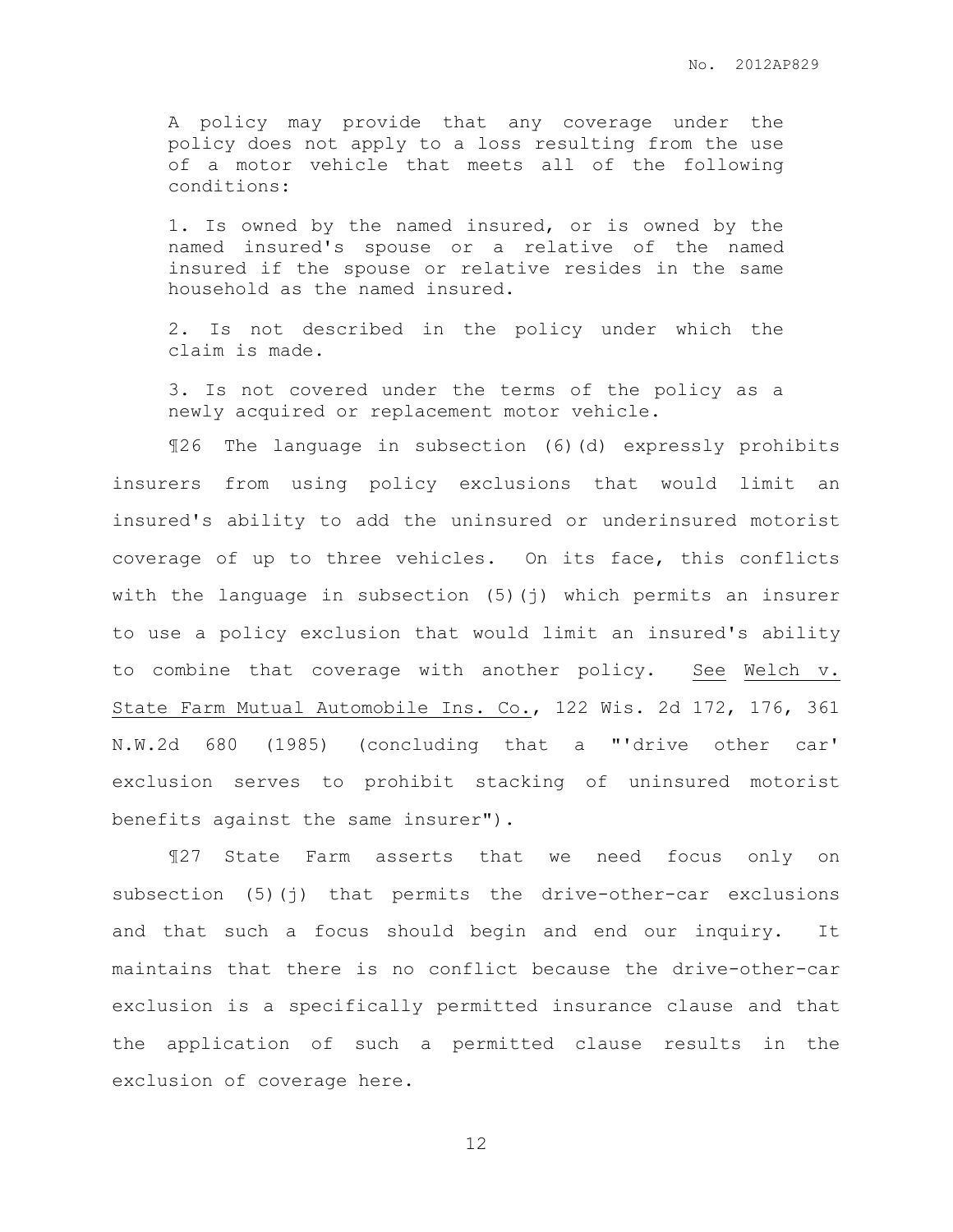¶28 Yet, subsection (5)(j) does not exist in isolation from the wider embraces of the statutory scheme. It must be examined in context. Kalal, 271 Wis. 2d 633, ¶46. As noted above, this case involves a conflict between prohibited and permissible clauses. Our resolution of this conflict requires us to examine yet another subsection in the statutory scheme,  $(5)(e)$ .

¶29 In 1979 the Legislature enacted subsection (5)(e), which sets forth a two-part test that governs how we are to resolve conflicts between prohibited and permissive insurance clauses. Our subsequent precedent has applied this two-part methodology. Wisconsin Stat. § 632.32(5)(e) states: "[a] policy may provide for exclusions not prohibited by sub. (6) or other applicable law." We have previously determined that this language lays out a test for interpreting exclusions from coverage, requiring us to: 1) consider whether the disputed exclusion is prohibited by subsection (6), and if not, 2) consider if it is prohibited by any other applicable law. Blazekovic, 234 Wis. 2d 587, ¶¶12-13; Clark v. American Family Mut. Ins. Co., 218 Wis. 2d 169, 174, 577 N.W.2d 790 (1998).

¶30 Application of this test is illustrated in Blazekovic, 234 Wis. 2d 587, ¶19. Similar to the situation here, that case involved a dispute over whether a drive-other-car exclusion was permissible. Citing the test in Wis. Stat. § 632.32(5)(e), we looked first to Wis. Stat. § 632.32(6) to see if the disputed exclusion fit the description of any of the enumerated provisions. Id., ¶¶12-13. Notably, at that time the anti-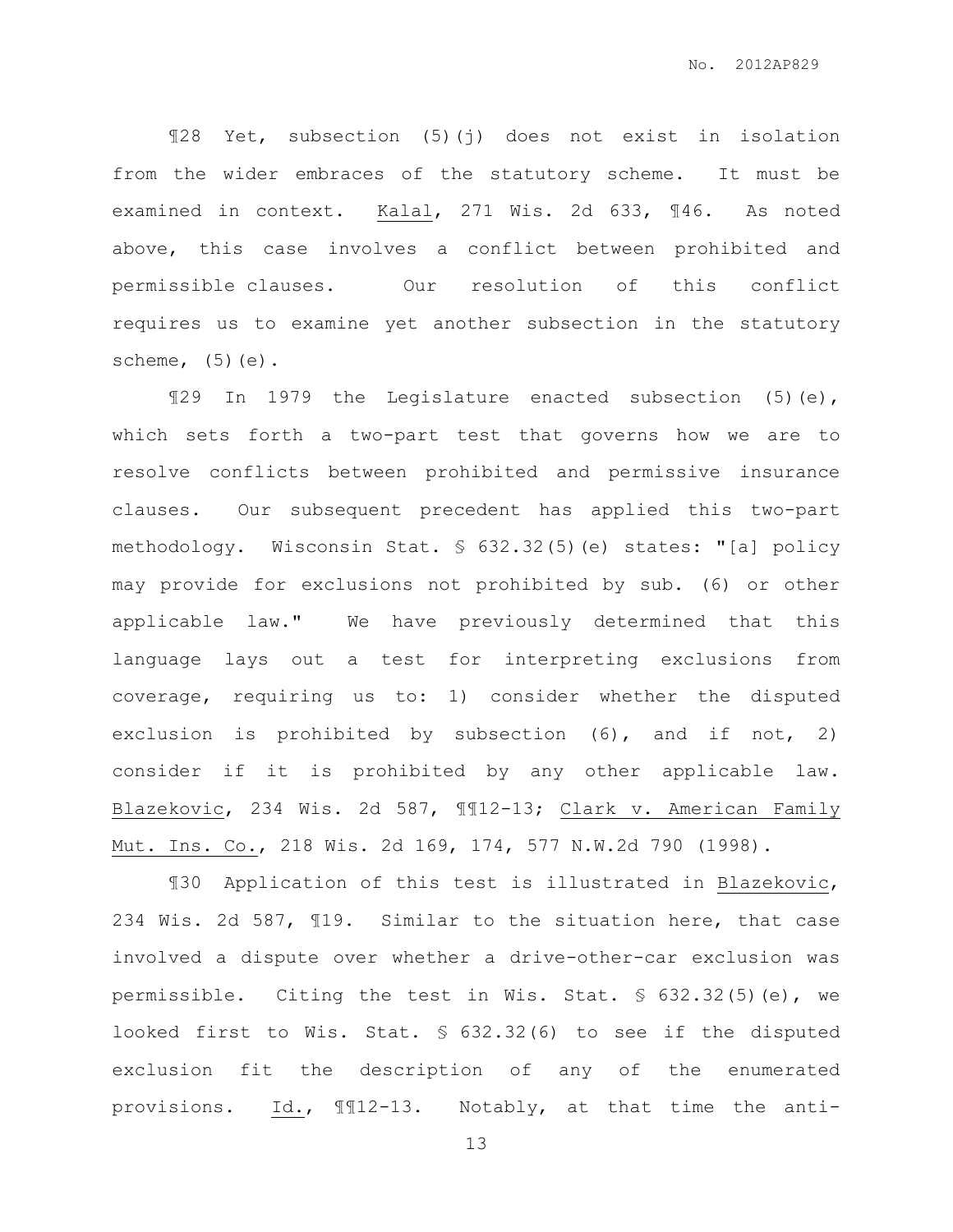stacking prohibition in subsection (6)(d) did not exist. Because the exclusion did not fall within any of the enumerated prohibitions in subsection (6), we then turned our focus to whether the exclusion was prohibited by any other applicable law. Id., ¶14. We determined that the insurance policy exclusion at issue conflicted with the statutory requirements of Wis. Stat. § 632.32(5)(j), and thus concluded that it was invalid. Id., ¶42.

¶31 State Farm asserts that the test in Wis. Stat. § 632.32(5)(e) is inapplicable to the exclusion at issue here. It argues that Blazekovic does not support the use of the test because the issue in that case was whether a drive-other-car exclusion met the requirements for drive-other-car exclusions in Wis. Stat.  $\frac{1}{5}$  632.32(5)(j). It contends that the only reason that the Blazekovic court applied the test in subsection (5)(e) was because the exclusion at issue did not comply with Wis. Stat. § 632.32(5)(j).

¶32 This argument is unavailing. In Blazekovic we looked first at whether the exclusion was prohibited under Wis. Stat. § 632.32(6) before considering whether the requirements for drive-other-car exclusions in Wis. Stat. § 632.32(5)(j) applied. 234 Wis. 2d 587, ¶13. The methodology employed by the Blazekovic court undercuts State Farm's argument that the test in subsection (5)(e) applied only because the exclusion at issue was inconsistent with the requirements in subsection  $(5)(j)$ .

¶33 State Farm additionally contends that because the drive-other-car exclusion here is expressly permitted by Wis.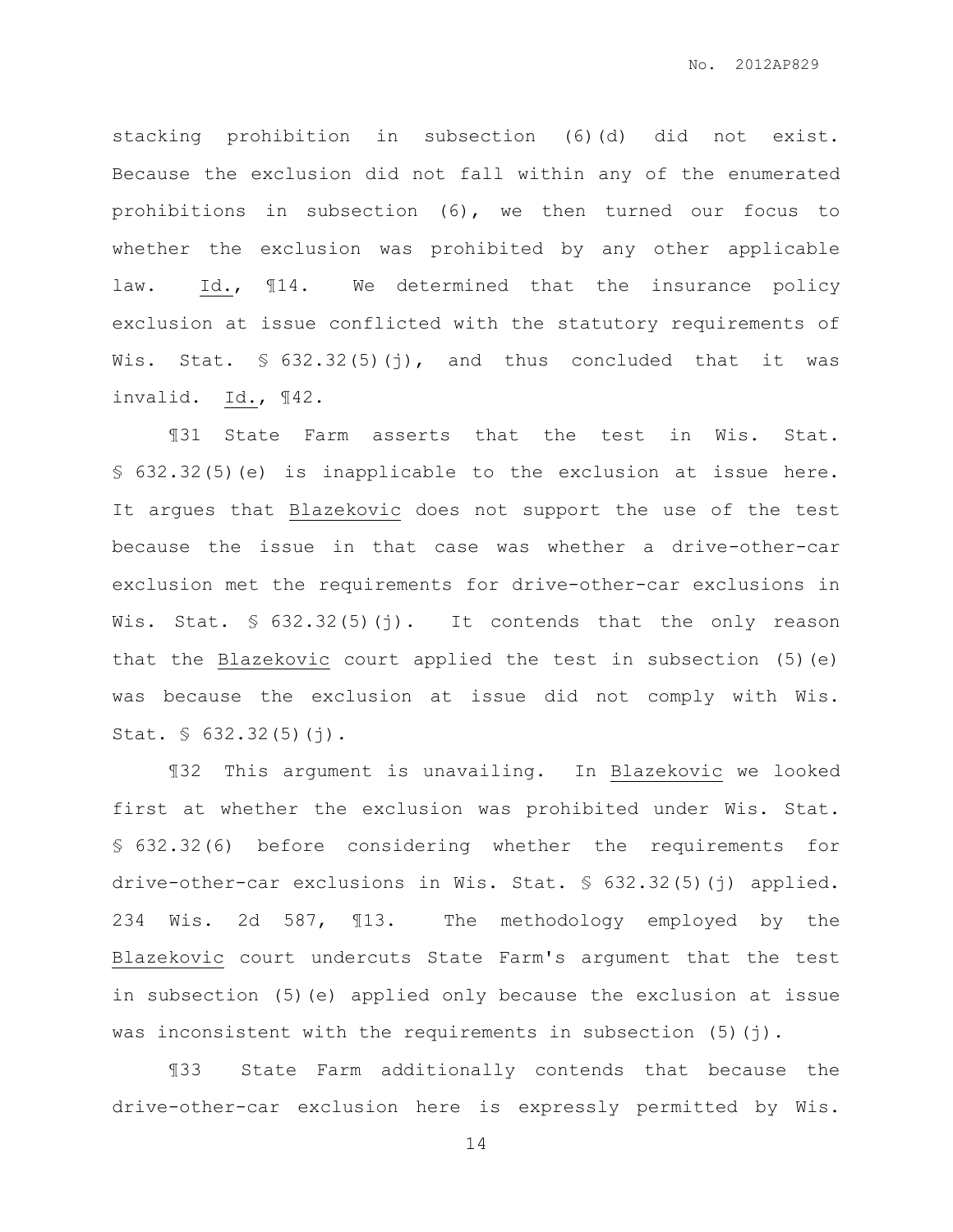Stat. § 632.32(5)(j), the exclusion does not need to be further authorized by Wis. Stat. § 632.32(5)(e). This argument ignores well established canons of statutory construction. Where possible, statutory provisions dealing with the same subject matter should be interpreted "in a manner that harmonizes them in order to give each full force and effect." Madison Metro. Sch. Dist., 336 Wis. 2d 95, ¶101 (quoting McDonough v. Dep't of Workforce Dev., 227 Wis. 2d 271, 279-80, 595 N.W.2d 686 (1999)). Further, "[a] construction of a statute rendering a portion of it meaningless must be avoided." Kruse, 101 Wis. 2d at 395.

¶34 Here, applying the drive-other-car exclusion as suggested by State Farm would render meaningless both subsections (6)(d) and (5)(e). In contrast, construing the prohibition on anti-stacking clauses in Wis. Stat. § 632.32(6)(d) as trumping the drive-other-car exclusion permitted by subsection (5)(j), gives meaning to all three subsections.

¶35 Such a construction would not render subsection (5)(j) meaningless because the drive-other-car exclusion that subsection permits would still function in other circumstances. Subsection (6)(d) is of limited application. It provides that no policy may prohibit stacking the uninsured or underinsured motorist coverage of up to three vehicles. Wis. Stat. § 632.32(6)(d). The exclusion permitted by subsection (5)(j) still has force in that it would continue to apply to prevent the stacking of coverage on more than three vehicles. Additionally, because the limitations on anti-stacking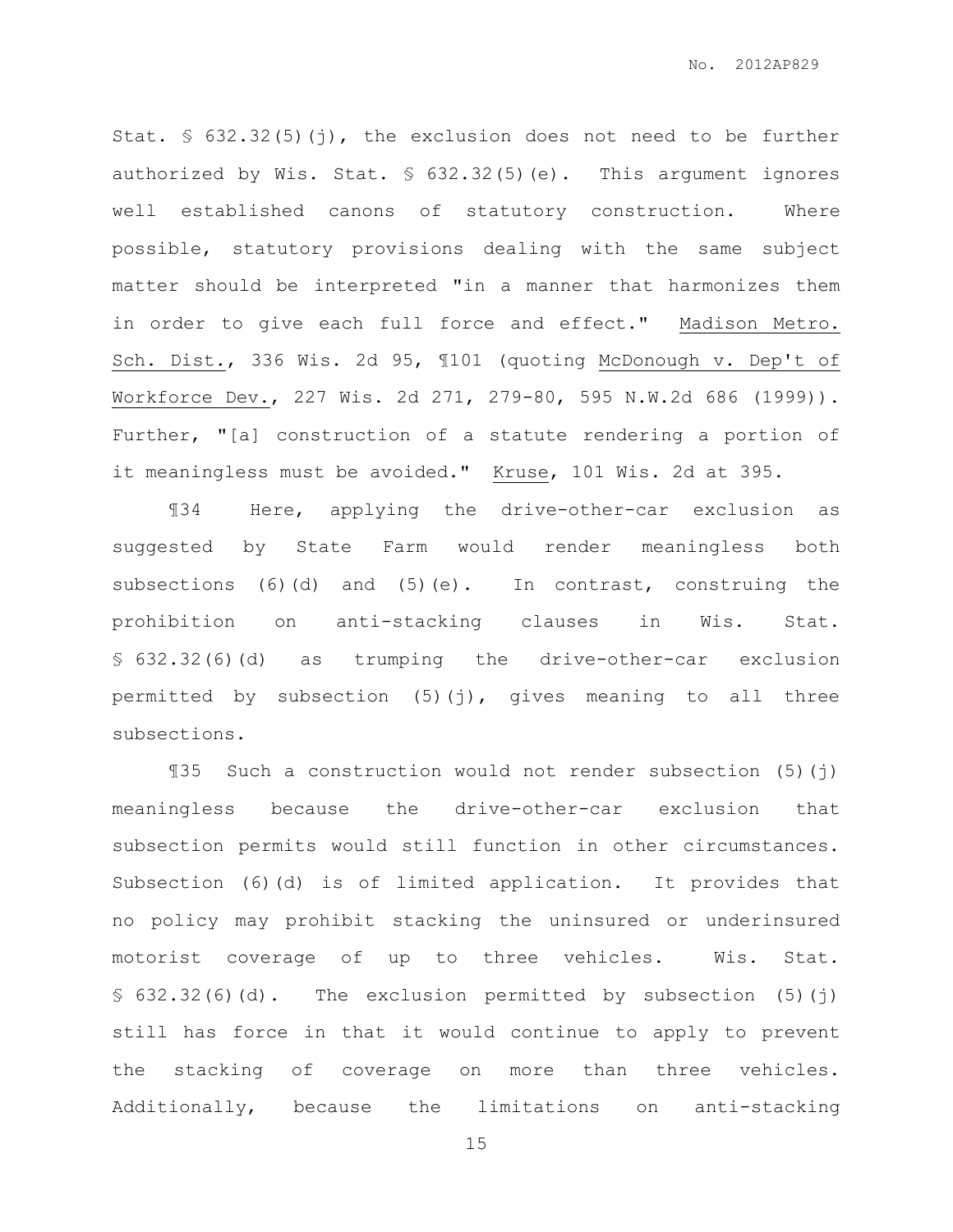provisions in subsection (6)(d) apply only to uninsured and underinsured motorist coverage, the drive-other-car exclusion permitted by subsection (5)(j) continues to apply to other types of coverage.

¶36 Importantly, construing the prohibition on antistacking clauses in subsection (6)(d) as trumping the driveother-car exclusions permitted by subsection (5)(j), still allows subsection (5)(j) to function as it was intended. The drive-other-car exclusion was meant to address what has been referred to as the "free rider" problem.

Wisconsin courts have long recognized that the purpose of the drive other cars exclusion is to provide coverage to the insured when he or she has infrequent or casual use of a vehicle other than the one described in the policy, but to exclude coverage of a vehicle that the insured owns or frequently uses for which no premium has been paid.

Westphal v. Farmers Ins. Exch., 2003 WI App 170, ¶11, 266 Wis. 2d 569, 669 N.W.2d 166 (citations omitted); see also Agnew v. American Family Mut. Ins. Co., 150 Wis. 2d 341, 350, 441 N.W.2d 222 (1989) ("the purpose of the drive-other-car provision is to prevent a policyholder from insuring all the cars in one household by taking out just one policy and paying only one premium").

¶37 Subsection (5)(j) can still operate to allow an exclusion that would prevent policyholders from using their uninsured or underinsured motorist coverage on one vehicle to provide coverage for another vehicle that the policyholders own but have not paid to insure. Accordingly, applying the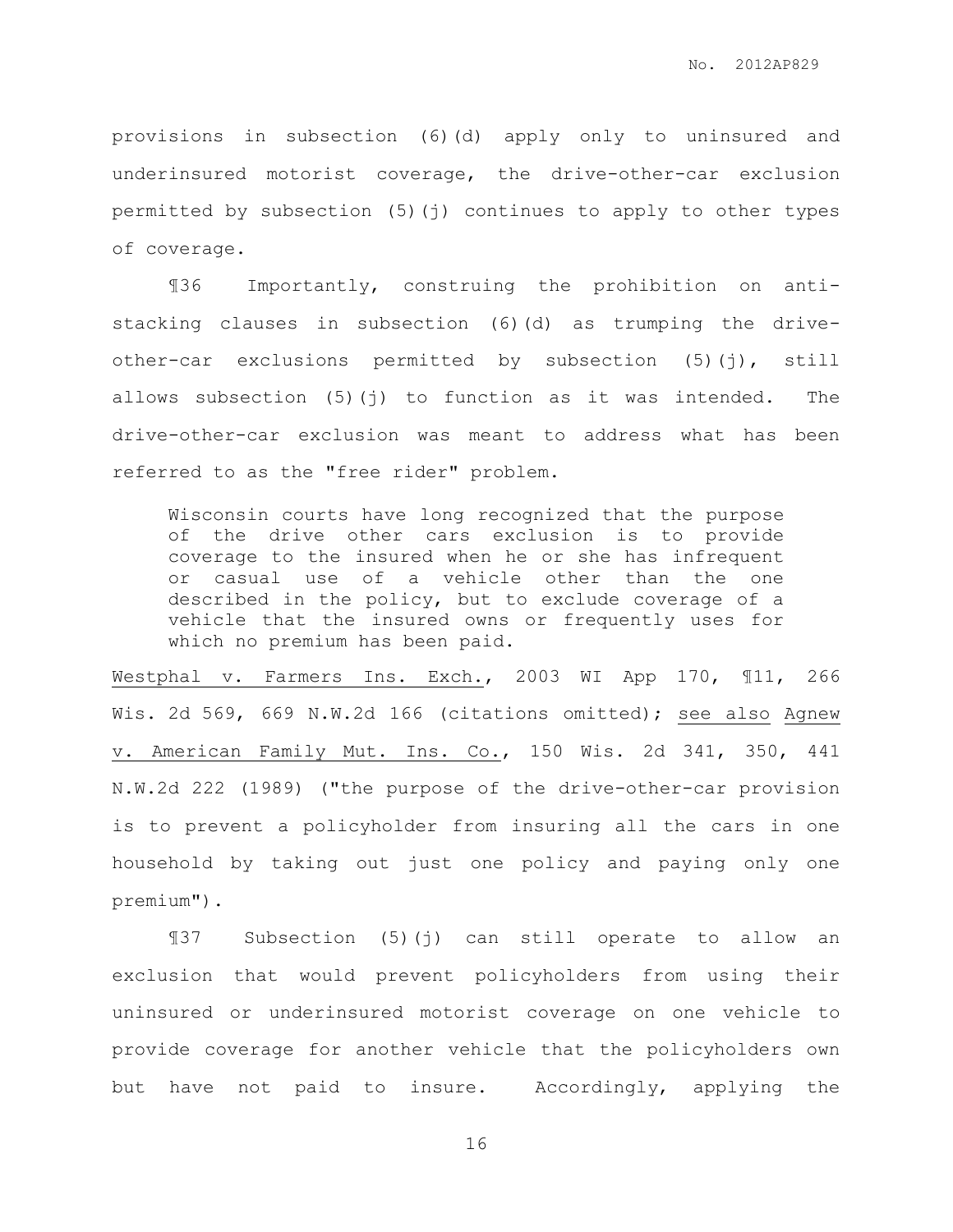No. 2012AP829

prohibition on anti-stacking clauses in subsection (6)(d) does not render subsection (5)(j) meaningless and still gives effect to the primary purpose of subsection (5)(j).

¶38 Further support for our interpretation can be found in the legislative history. As discussed above, when the Legislature amended Wis. Stat. § 632.32 in 2009, it did not merely remove the permission for anti-stacking clauses in subsection (5)(f). It also added anti-stacking clauses to the list of prohibited provisions under Wis. Stat. § 632.32(6), and the Governor retained this portion of the bill. The Legislature is presumed to have acted with the knowledge of this court's prior construction of (5)(e), prioritizing prohibitions over permissible clauses. See Lang v. Lang, 161 Wis. 2d 210, 227, 467 N.W.2d 772 (1991). It is appropriate to presume the Governor is also fully informed when making amendments to legislation. Accordingly, it appears that both the Legislature and Governor were aware of the conflict and intended for the prohibition on stacking clauses in Wis. Stat. § 632.32(6)(d) to supersede any conflicting, permissible clause in Wis. Stat.  $$632.32(5).$ 

¶39 Our interpretation is also consistent with another canon of statutory construction: "One of the well-recognized canons of statutory construction is that, in event of a conflict between a general and a specific statute, the latter controls." Emjay Inv. Co., 333 Wis. 2d 252, ¶387 (quoting Bornemann, 27 Wis. 2d at 111).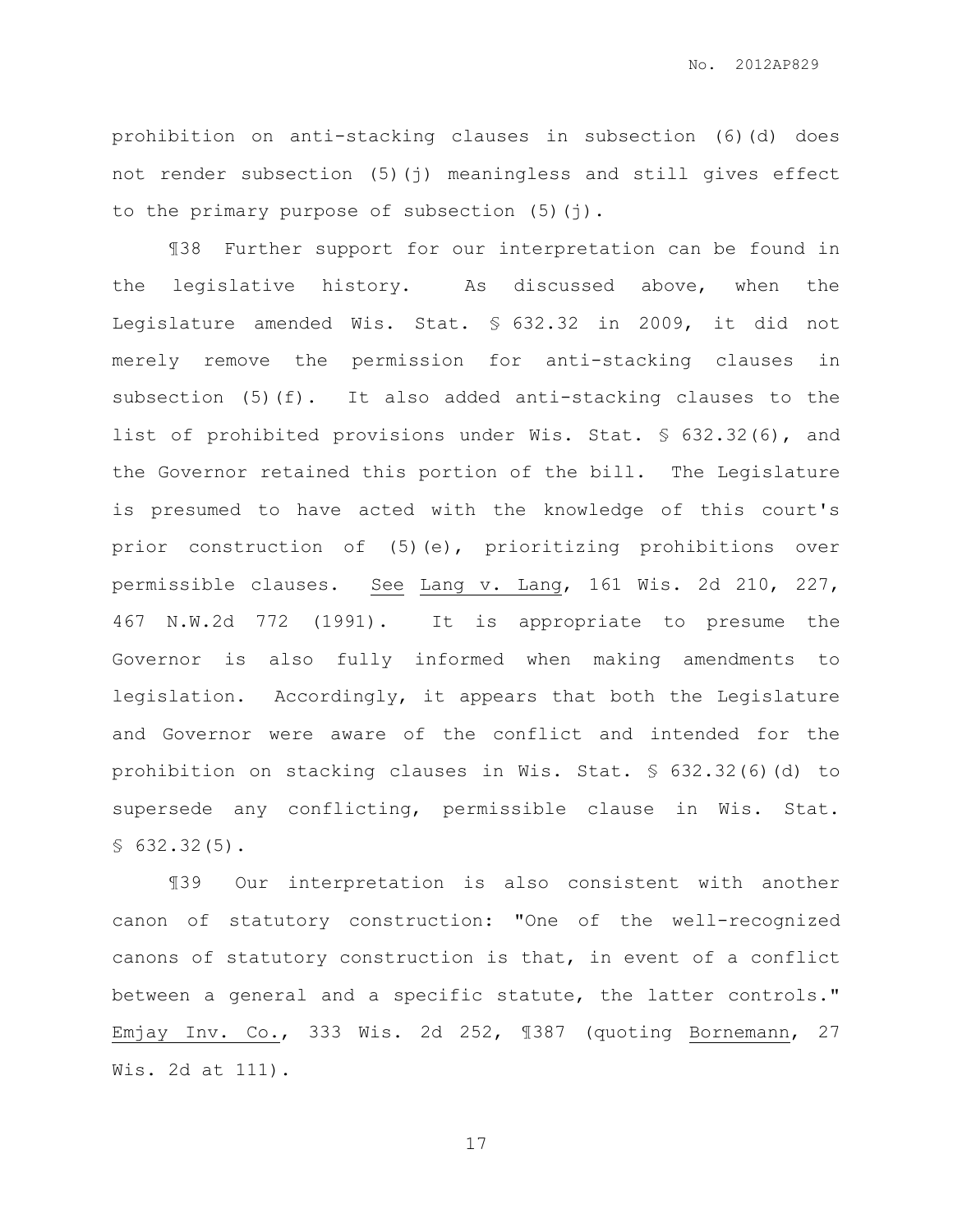¶40 A comparison of the applications of subsections  $(6)(d)$  and  $(5)(i)$  reveals that subsection  $(6)(d)$  is more specific. The drive-other-car exclusion permitted by Wis. Stat. § 632.32(5)(j) applies to "any coverage." In contrast, the prohibition on anti-stacking provisions in Wis. Stat. § 632.32(6)(d) applies only to the uninsured and underinsured motorist coverage on up to three vehicles. Thus, subsection (6)(d) controls because it is the more specific provision.

#### IV

¶41 Having set forth the test for determining the validity of insurance policy exclusions, we turn to the facts of this case. Here, the Beldings had separate insurance policies for two vehicles, their Ford Ranger pickup truck and their Mercury Villager, and they paid two separate premiums. After an accident with an uninsured motorist, State Farm paid the maximum amount under the Ford Ranger's uninsured motorist coverage. The Beldings seek to apply the uninsured motorist coverage in their Mercury Villager policy to obtain compensation from State Farm for their damages in excess of the Ford Ranger policy's limit. They rely on the fact that anti-stacking clauses are prohibited by Wis. Stat. § 632.32(6)(d). State Farm wants to use the drive-other-car exclusion in the Mercury Villager policy to deny coverage. It relies on the fact that drive-other-car exclusions are permitted by Wis. Stat. § 632.32(5)(j).

¶42 To resolve the conflict between statutory language regarding permissible and prohibited exclusions, we turn to the test laid out in Wis. Stat. § 632.32(5)(e). First, we look to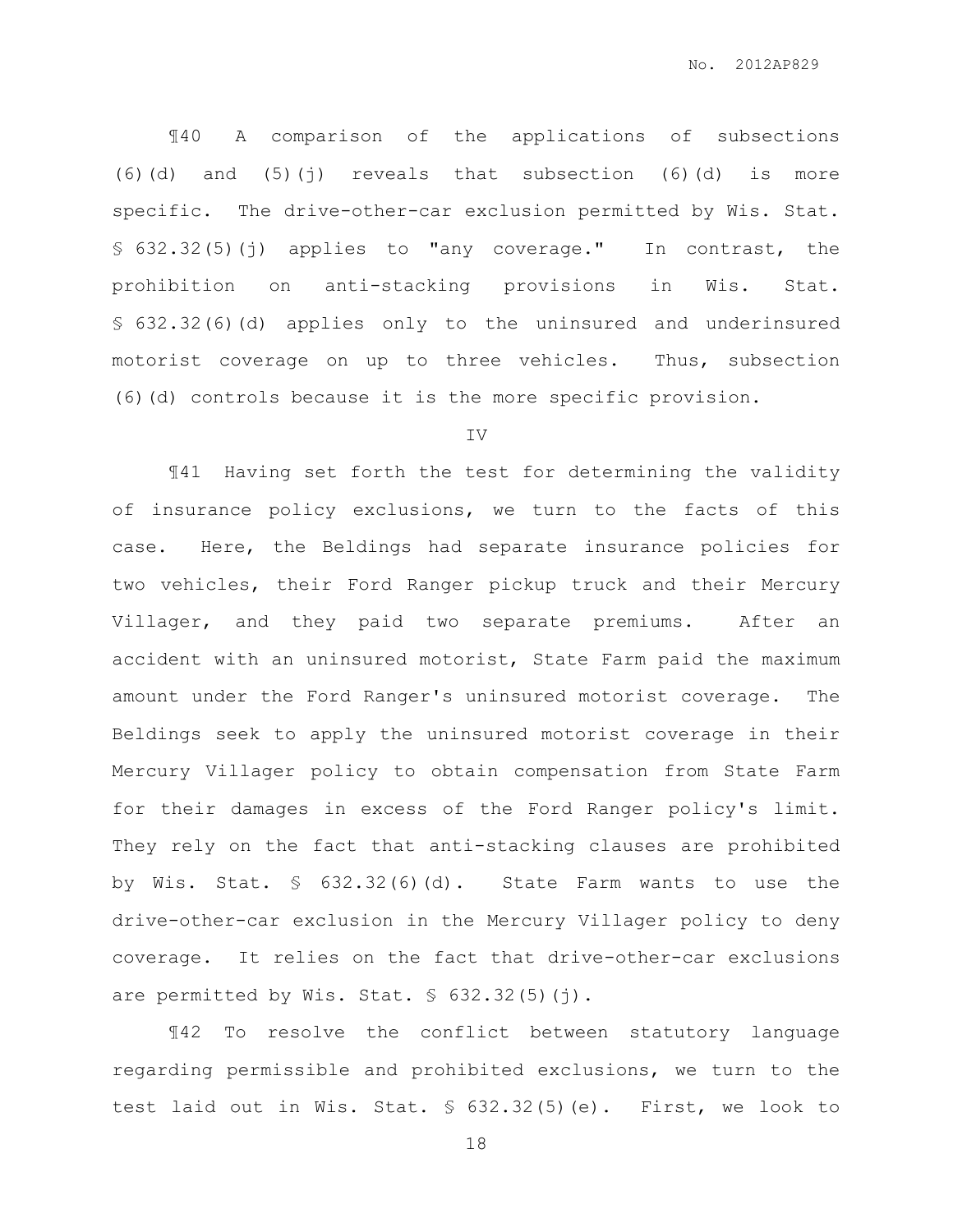see if the exclusion is prohibited under subsection (6). If a prohibition applies, the exclusion is barred. Second, if no prohibition in subsection (6) applies, then we look to see if any other law bars the exclusion. If neither prevents the exclusion, it is permissible.

¶43 Here, the inquiry stops after the first step of the test. Wisconsin Stat. § 632.32(6)(d) provides that no policy may prohibit the stacking of the uninsured or underinsured motorist coverage on up to three vehicles. It states:

No policy may provide that, regardless of the number of policies involved, vehicles involved, persons covered, claims made, vehicles or premiums shown on the policy, or premiums paid, the limits for any uninsured motorist coverage or underinsured motorist coverage under the policy may not be added to the limits for similar coverage applying to other motor vehicles to determine the limit of insurance coverage available for bodily injury or death suffered by a person in any one accident except that a policy may limit the number of motor vehicles for which the limits for coverage may be added to 3 vehicles.

Wis. Stat. § 632.32(6)(d). Thus, pursuant to the prohibition on anti-stacking clauses in Wis. Stat. § 632.32(6)(d), State Farm could not use the drive-other-car exclusion to prevent the Beldings from stacking the uninsured motorist coverage in their Mercury Villager policy onto the uninsured motorist coverage in their Ford Ranger policy.

V

¶44 In sum, we review the drive-other-car exclusion permitted by Wis. Stat. § 632.32(5)(j) in context. We apply the test set forth in Wis. Stat. § 632.32(5)(e) that harmonizes the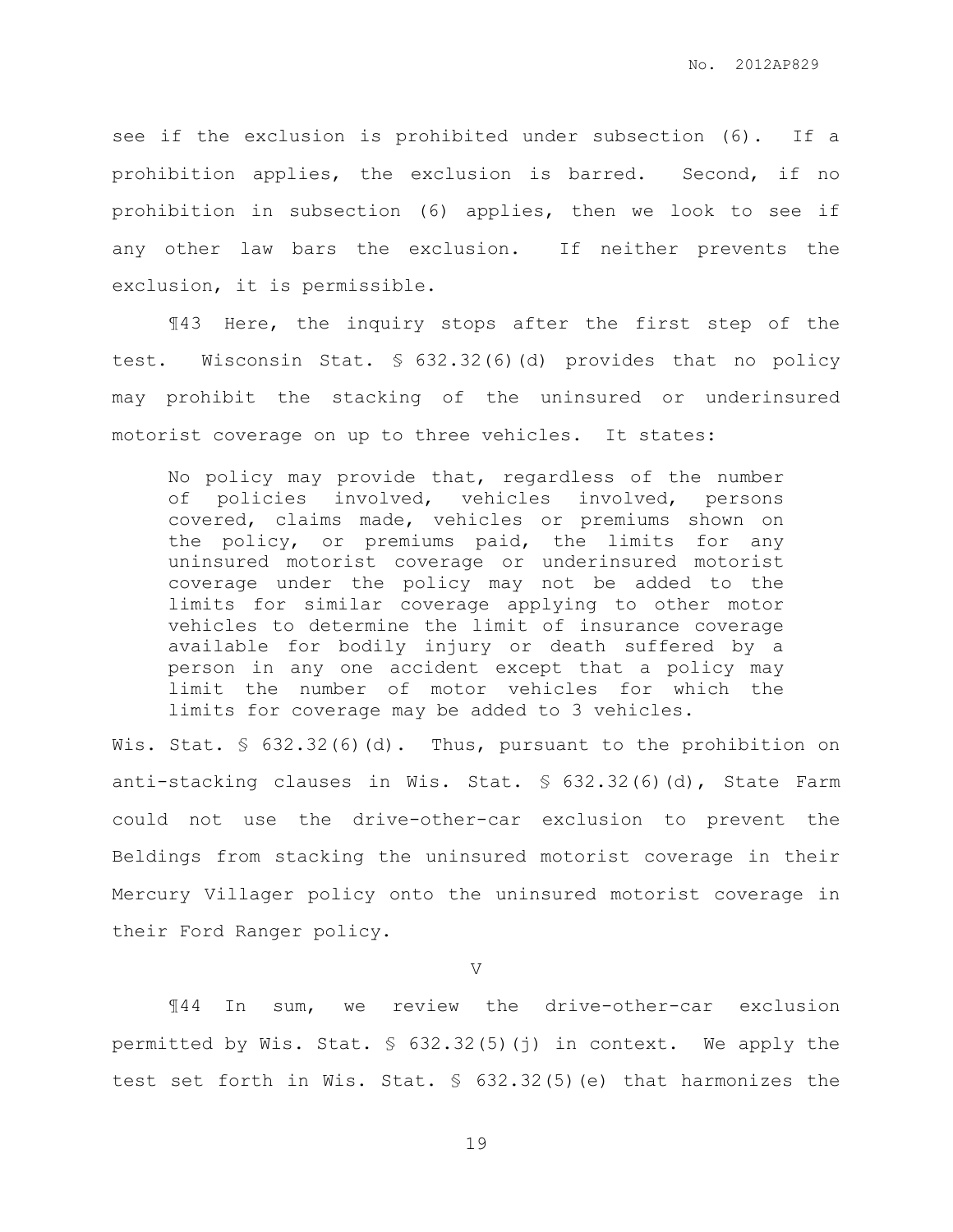exclusion with the prohibition on anti-stacking clauses in Wis. Stat. § 632.32(6)(d). This legislative test allows policies to contain coverage exclusions if they are not prohibited by Wis. Stat. § 632.32(6) or other law.

¶45 Applying this legislative test, we conclude that pursuant to the prohibition on anti-stacking clauses in Wis. Stat. § 632.32(6)(d), State Farm cannot use the drive-other-car exclusion in the Mercury Villager policy to prevent the Beldings from stacking the uninsured motorist coverage of up to three vehicles owned and insured by them. This conclusion is supported by both our precedent and by legislative history. Additionally, we are guided by well-established canons of statutory construction.

¶46 Accordingly, we affirm the court of appeals.

*By the Court.*—The decision of the court of appeals is affirmed.